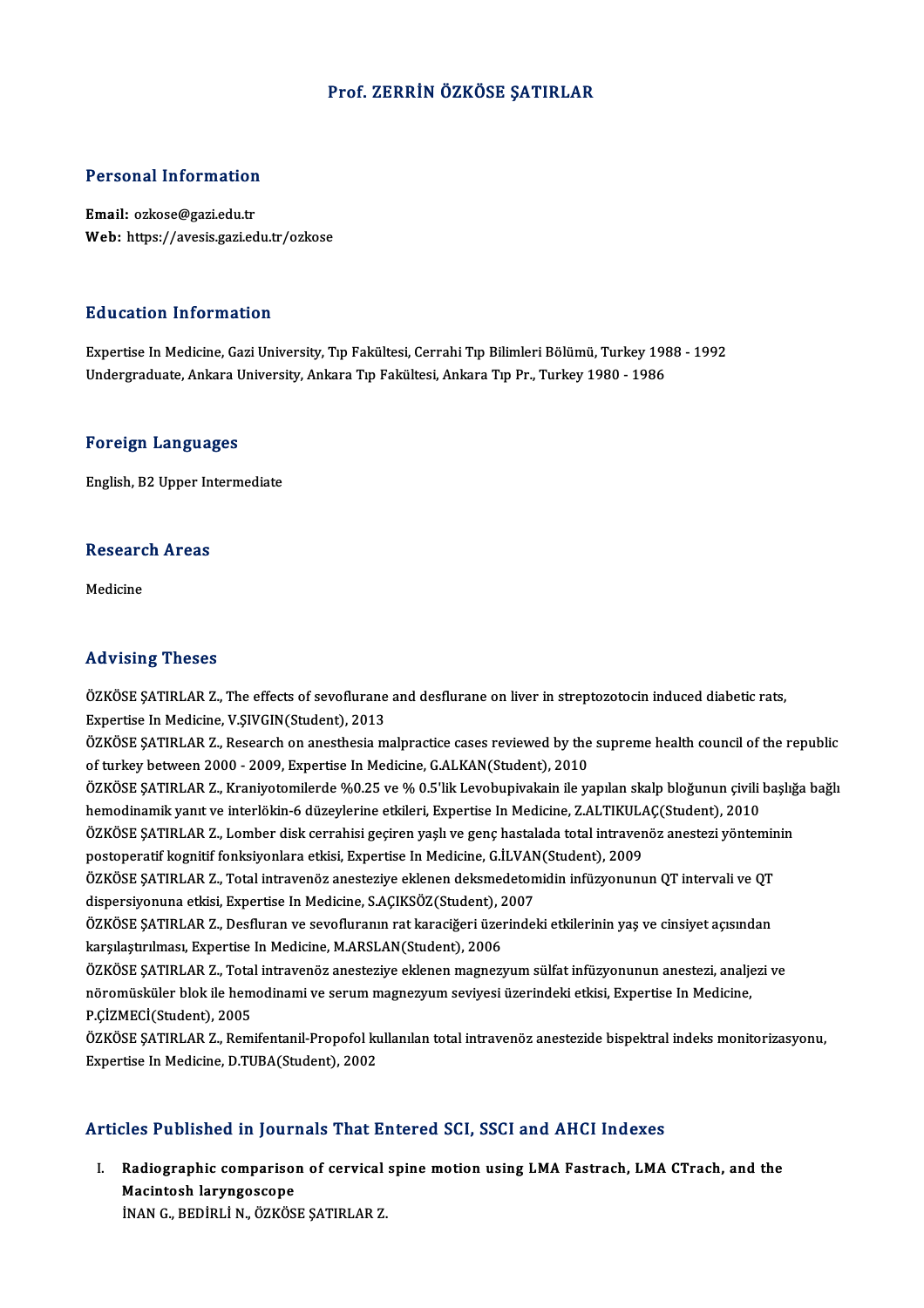TURKISH JOURNAL OF MEDICAL SCIENCES, vol.49, no.6, pp.1681-1686, 2019 (Journal Indexed in SCI)<br>Seve flurenc events brain protective effects essainst sensis essessisted ensembelenathy and

- TURKISH JOURNAL OF MEDICAL SCIENCES, vol.49, no.6, pp.1681-1686, 2019 (Journal Indexed in SCI)<br>II. Sevoflurane exerts brain-protective effects against sepsis-associated encephalopathy and memory<br>imnainmant through geopoee TURKISH JOURNAL OF MEDICAL SCIENCES, vol.49, no.6, pp.1681-1686, 2019 (Journal Indexed in SCI<br>Sevoflurane exerts brain-protective effects against sepsis-associated encephalopathy and<br>impairment through caspase 3/9 and Bax/ Sevoflurane exerts brain-protective effects against sepsis-associated encephalo<br>impairment through caspase 3/9 and Bax/Bcl signaling pathway in a rat model<br>Bedirli N., BAĞRIAÇIK E. Ü. , Yilmaz G., Ozkose Z., KAVUTÇU M., Ba impairment through caspase 3/9 and Bax/Bcl signaling pathway in a rat model of sepsis<br>Bedirli N., BAĞRIAÇIK E. Ü. , Yilmaz G., Ozkose Z., KAVUTÇU M., Bayraktar A. C. , BEDİRLİ A.<br>Journal of International Medical Research, Bedirli N., BAĞRIAÇIK E. Ü. , Yilmaz G., Ozkose Z., KAVUTÇU M., Bayraktar A. C. , BEDİRLİ A.<br>Journal of International Medical Research, vol.46, no.7, pp.2828-2842, 2018 (Journal Indexed in SCI Expandenti<br>III.
- Journal of International Medical Research, vol.<br>A CLINICAL REVIEW OF THE CONSEQUEN<br>BRAIN: "THE DARK SIDE OF THE MOON"<br>INAN C ÖZKÖSE SATIPLAP Z A CLINICAL REVIEW OF TH<br>BRAIN: "THE DARK SIDE O!<br>İNAN G., ÖZKÖSE ŞATIRLAR Z.<br>TURKISH IQURNAL OF CERIAT BRAIN: "THE DARK SIDE OF THE MOON"<br>İNAN G., ÖZKÖSE ŞATIRLAR Z.<br>TURKISH JOURNAL OF GERIATRICS-TURK GERIATRI DERGISI, vol.21, no.1, pp.87-99, 2018 (Journal Indexed in SCI)<br>Alpheimer disease and anesthesia
- INAN G., ÖZKÖSE ŞATIRLAR Z.<br>TURKISH JOURNAL OF GERIATRICS-TU<br>IV. Alzheimer disease and anesthesia<br>INAN G., ÖZKÖSE ŞATIRLAR Z. TURKISH JOURNAL OF GERIAT<br>Alzheimer disease and ane<br>İNAN G., ÖZKÖSE ŞATIRLAR Z.<br>TURKISH JOURNAL OF MEDICA TURKISH JOURNAL OF MEDICAL SCIENCES, vol.45, no.5, pp.1026-1033, 2015 (Journal Indexed in SCI)
- V. The effect of total intravenous anesthesia on the postoperative cognitive functions of young and TURKISH JOURNAL OF MEDICAL SCIENCES, vol.4<br>The effect of total intravenous anesthesia<br>elderly patients after lumbar disk surgery<br><sup>Ilvan C.</sup> Orkese <sup>H. 7</sup> The effect of total<br>elderly patients af<br>Ilvan G., Ozkose H. Z.<br>Turkish Journal of M elderly patients after lumbar disk surgery<br>Ilvan G., Ozkose H. Z.<br>Turkish Journal of Medical Sciences, vol.45, no.1, pp.191-196, 2015 (Journal Indexed in SCI Expanded)<br>The effect of negional block ever nain levels during y

Ilvan G., Ozkose H. Z.<br>Turkish Journal of Medical Sciences, vol.45, no.1, pp.191-196, 2015 (Journal Indexed in SCI Expandle VI.<br>VI. The effect of regional block over pain levels during vacuum-assisted wound closure<br>FINDIKC Turkish Journal of Medical Sciences, vol.45, no.1, pp.191-196, 2015 (Journal of Medical Sciences, vol.45, no.1, pp.191-196, 2015 (Journal of The effect of regional block over pain levels during vacuum-ass<br>FINDIKÇIOĞLU K., The effect of regional block over pain levels during vacuum-assisted wound clo<br>FINDIKÇIOĞLU K., Sezgin B., Kaya B., ÖZKÖSE ŞATIRLAR Z., AYHAN M. S.<br>INTERNATIONAL WOUND JOURNAL, vol.11, no.1, pp.69-73, 2014 (Journal Indexed FINDIKÇIOĞLU K., Sezgin B., Kaya B., ÖZKÖSE ŞATIRLAR Z., AYHAN M. S.<br>INTERNATIONAL WOUND JOURNAL, vol.11, no.1, pp.69-73, 2014 (Journal Indexed in SCI)<br>VII. Hemodynamic effects of chest-knee position: Comparison of per

INTERNATIC<br>Hemodynai<br>anesthesia<br>PAMPAL H.L Hemodynamic effects of chest-knee position: Comp<br>anesthesia<br>PAMPAL H. K. , ÜNAL Y., IŞIK B., Ozkose H. Z. , Yardim R. S.<br>Turkich Journal of Modical Sciences, vol 44, no 2, nn 217, 2

anesthesia<br>PAMPAL H. K. , ÜNAL Y., IŞIK B., Ozkose H. Z. , Yardim R. S.<br>Turkish Journal of Medical Sciences, vol.44, no.2, pp.317-322, 2014 (Journal Indexed in SCI Expanded)

- PAMPAL H. K. , ÜNAL Y., IŞIK B., Ozkose H. Z. , Yardim R. S.<br>Turkish Journal of Medical Sciences, vol.44, no.2, pp.317-322, 2014 (Journal Indexed in SCI Expanded)<br>VIII. Sevoflurane and Isoflurane Preconditioning Provides N Turkish Journal of Medical Sciences, vol.44, no.2, pp.317-322, 2014 (Journal In<br>Sevoflurane and Isoflurane Preconditioning Provides Neuroprotection<br>related mRNA Expression in a Rat Model of Focal Cerebral Ischemia<br>PEDIPLI Sevoflurane and Isoflurane Preconditioning Provides Neuroprotection **i**<br>related mRNA Expression in a Rat Model of Focal Cerebral Ischemia<br>BEDİRLİ N., BAĞRIAÇIK E. Ü. , Emmez H., Yilmaz G., ÜNAL Y., ÖZKÖSE ŞATIRLAR Z.<br>JOUPN related mRNA Expression in a Rat Model of Focal Cerebral Ischemia<br>BEDİRLİ N., BAĞRIAÇIK E. Ü. , Emmez H., Yilmaz G., ÜNAL Y., ÖZKÖSE ŞATIRLAR Z.<br>JOURNAL OF NEUROSURGICAL ANESTHESIOLOGY, vol.24, no.4, pp.336-344, 2012 (Jour BEDİRLİ N., BAĞRIAÇIK E. Ü. , Emmez H., Yilmaz G., ÜNAL Y., ÖZKÖSE ŞATIRLAR Z.<br>JOURNAL OF NEUROSURGICAL ANESTHESIOLOGY, vol.24, no.4, pp.336-344, 2012 (Journal Indexed in SC<br>IX. Glucose response during craniotomy: propofol
- CokO.,Ozkose Z.,PAŞAOĞLUH.,YardimS. Glucose response during craniotomy: propofol-remifentanil versus isoflurane-re<br>Cok O., Ozkose Z., PAŞAOĞLU H., Yardim S.<br>Minerva anestesiologica, vol.77, no.12, pp.1141-8, 2011 (Journal Indexed in SCI Expanded)<br>The 250, an Minerva anestesiologica, vol.77, no.12, pp.1141-8, 2011 (Journal Indexed in SCI Expanded)
- X. The age- and gender-dependent effects of desflurane and sevoflurane on rat liver. The age- and gender-dependent effects of desflurane and sevoflurane on rat liver.<br>ARSLAN M., Ozkose Z., Akyol G., Barit G.<br>Experimental and toxicologic pathology : official journal of the Gesellschaft fur Toxikologische Pa ARSLAN M., Ozkose Z., Akyol G., Barit G.<br>Experimental and toxicologic pathology : official journal<br>no.1, pp.35-43, 2010 (Journal Indexed in SCI Expanded)<br>Nourophysiological monitoring during surgery for
- Experimental and toxicologic pathology : official journal of the Gesellschaft fur Toxikologische Pathologie<br>no.1, pp.35-43, 2010 (Journal Indexed in SCI Expanded)<br>XI. Neurophysiological monitoring during surgery for tether no.1, pp.35-43, 2010 (Journal Indexed in SCI Expanded)<br>Neurophysiological monitoring during surgery for tethered cord syn<br>sendromu cerrahisinde intraoperatif nörofizyolojik monitörizasyon<br>BEVAZOVA M. ZINNUROČLUM, Emmer H. Neurophysiological monitoring during surgery for tethered cord syndrome Gergin omurilik<br>sendromu cerrahisinde intraoperatif nörofizyolojik monitörizasyon<br>BEYAZOVA M., ZİNNUROĞLU M., Emmez H., KAYA K., Zerrin Ozkose H., Kem sendromu cerrahisinde intraoperatif nörofizyolojik monitörizasyon<br>BEYAZOVA M., ZİNNUROĞLU M., Emmez H., KAYA K., Zerrin Ozkose H., Kemali Baykaner M<br>Tuna Ozturk G., Erdogan Z.<br>Turkish Neurosurgery, vol.20, no.4, pp.480-484 BEYAZOVA M., ZİNNUROĞLU M., Emmez H., KAYA K., Zerrin Ozkose H., Kemali Baykaner M<br>Tuna Ozturk G., Erdogan Z.<br>Turkish Neurosurgery, vol.20, no.4, pp.480-484, 2010 (Journal Indexed in SCI Expanded)<br>Conoral anesthesia for se

- XII. General anesthesia for cesarean delivery followed by anterior and posterior spinal cord Turkish Neurosurgery, vol.20, no.4, pp.480-484, 2010 (Journal Indexed in SCI Expanded)<br>General anesthesia for cesarean delivery followed by anterior and posterior spinal core<br>decompression of a parturient with symptomatic General anesthesia for cesarean delivery followed by anterior and p<br>decompression of a parturient with symptomatic spine metastasis di<br>Gunaydin B., Oncul S., ERDEM M., Kaymaz M., Emmez H., ÖZKÖSE ŞATIRLAR Z.<br>Turkish Journa decompression of a parturient with symptomatic spine metastasis due to breast cancer<br>Gunaydin B., Oncul S., ERDEM M., Kaymaz M., Emmez H., ÖZKÖSE ŞATIRLAR Z.<br>Turkish Journal of Medical Sciences, vol.39, no.6, pp.979-982, 2 Gunaydin B., Oncul S., ERDEM M., Kaymaz M., Emmez H., ÖZKÖSE ŞATIRLAR Z.<br>Turkish Journal of Medical Sciences, vol.39, no.6, pp.979-982, 2009 (Journal Indexed in SCI Expan<br>XIII. Anesthetic management of a patient with Secke
- Turkish Journal of Medical Sciences, vol.39, no.6, pp.979-982, 2009 (Journal Indexed in SCI Expanded)<br>Anesthetic management of a patient with Seckel syndrome and implanted pacemaker<br>ÜNAL Y., Dogan A. T. , ÖZKÖSE ŞATIRLAR Z Anesthetic management of a patient with Seckel syndrome and implante<br>ÜNAL Y., Dogan A. T. , ÖZKÖSE ŞATIRLAR Z., Koksal F.<br>PEDIATRIC ANESTHESIA, vol.18, no.7, pp.676-677, 2008 (Journal Indexed in SCI)<br>De vye need bispestrel UNAL Y., Dogan A. T. , ÖZKÖSE ŞATIRLAR Z., Koksal F.<br>PEDIATRIC ANESTHESIA, vol.18, no.7, pp.676-677, 2008 (Journal Indexed in SCI)<br>XIV. Do we need bispectral index monitoring during total intravenous anesthesia for lum
- PEDIATRIC ANESTHESIA, vol.18, no.7, pp.676-677, 2008 (Journal Indexed in SCI)<br>Do we need bispectral index monitoring during total intravenous anest<br>discectomies?<br>AKCALI D. T., ÖZKÖSE ŞATIRLAR Z., Yardim S. Do we need bispectral index monitoring<br>discectomies?<br>AKÇALI D. T. , ÖZKÖSE ŞATIRLAR Z., Yardim S.<br>TURKISH NEUPOSURGERY vol 18 no 2 nn 125

TURKISH NEUROSURGERY, vol.18, no.2, pp.125-133, 2008 (Journal Indexed in SCI)

XV. Hemodynamic effects, recovery profiles, and costs of remifentanil-based anesthesia with propofol or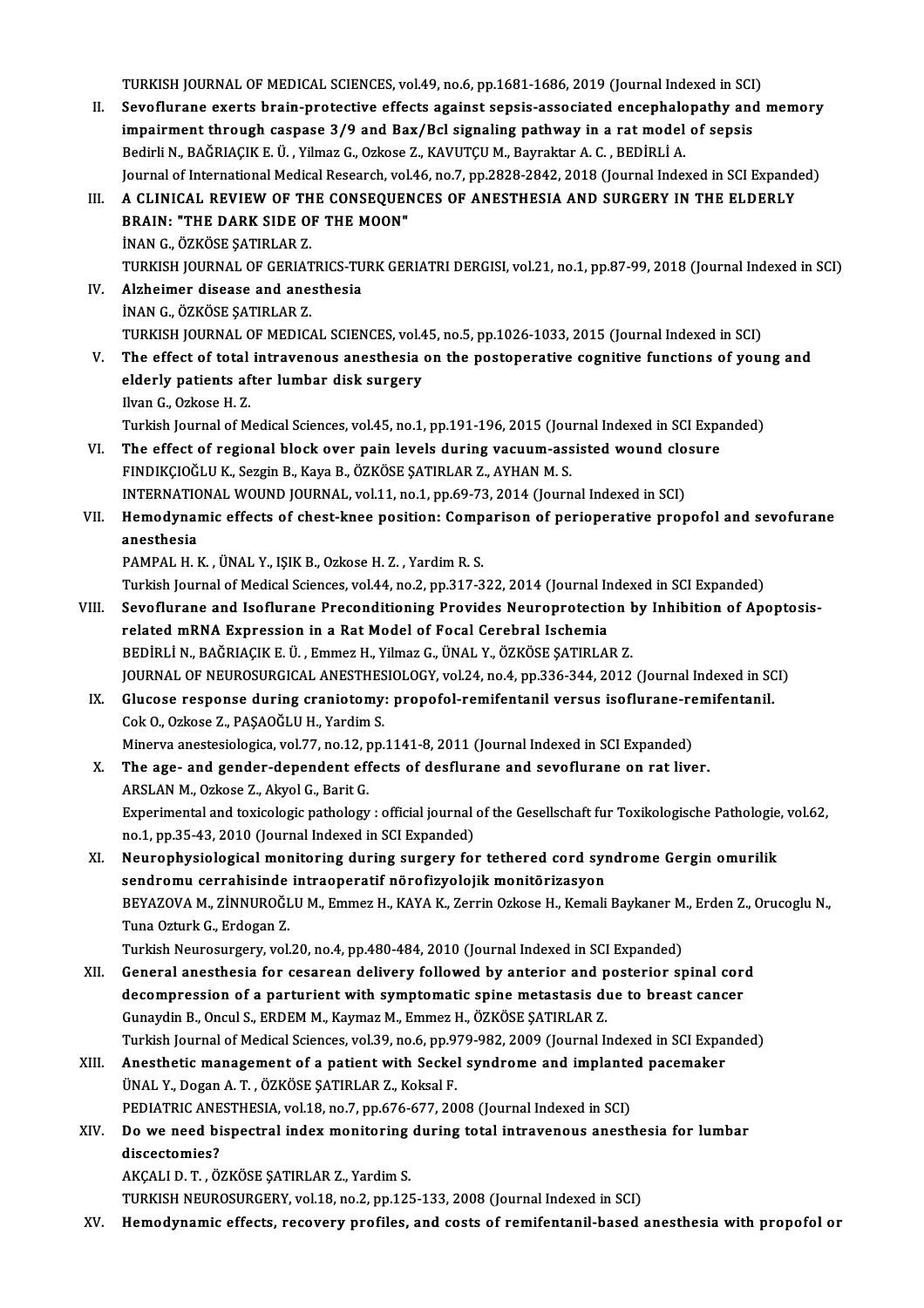|         | desflurane for septorhinoplasty.                                                                              |
|---------|---------------------------------------------------------------------------------------------------------------|
|         | Gokce B. M., Ozkose Z., Tuncer B., PAMPAL H. K., Arslan D.                                                    |
|         | Saudi medical journal, vol.28, no.3, pp.358-63, 2007 (Journal Indexed in SCI Expanded)                        |
| XVI.    | Successful use of levosimendan in a patient during cardiopulmonary bypass.                                    |
|         | Iriz E., Erer D., Unal Y., Zor H., Ozkose Z., Ozdogan M. E.                                                   |
|         | Journal of cardiac surgery, vol.22, no.2, pp.153-6, 2007 (Journal Indexed in SCI Expanded)                    |
| XVII.   | Magnesium sulphate as an adjuvant to total intravenous anesthesia in septorhinoplasty: a                      |
|         | randomized controlled study.                                                                                  |
|         | Cizmeci P., Ozkose Z.                                                                                         |
|         | Aesthetic plastic surgery, vol.31, no.2, pp.167-73, 2007 (Journal Indexed in SCI Expanded)                    |
| XVIII.  | Recombinant activated factor VII and epsilon aminocaproic acid treatment of a patient with                    |
|         | Glanzmann's thrombasthenia for nasal polipectomy                                                              |
|         | Gunaydin B., ÖZKÖSE ŞATIRLAR Z., Pezek S.                                                                     |
|         | JOURNAL OF ANESTHESIA, vol.21, no.1, pp.106-107, 2007 (Journal Indexed in SCI)                                |
| XIX.    | Hemodynamic and anesthetic advantages of dexmedetomidine, an alpha 2-agonist, for surgery in                  |
|         | prone position                                                                                                |
|         | Ozkose Z., Demir F. S., PAMPAL H. K., Yardim S.                                                               |
|         | The Tohoku journal of experimental medicine, vol.210, no.2, pp.153-60, 2006 (Journal Indexed in SCI Expanded) |
| XX.     | A different intracardiac mass: retained sponge.                                                               |
|         | Imren Y., Tasoglu I., Ozkose Z.                                                                               |
|         | Echocardiography (Mount Kisco, N.Y.), vol.23, no.4, pp.322-3, 2006 (Journal Indexed in SCI Expanded)          |
| XXI.    | Epidural air entrapment after spinal surgery.                                                                 |
|         | Kaymaz M., Oztanir N., Emmez H., Ozkose Z., Pasaoglu A.                                                       |
|         | Clinical neurology and neurosurgery, vol.107, no.5, pp.421-4, 2005 (Journal Indexed in SCI Expanded)          |
| XXII.   | Radiological and histopathological examination of early tissue reactions to absorbable hemostatic             |
|         | agents in the rabbit brain                                                                                    |
|         | Kaymaz M., Tokgoz N., Kardes O., Ozkose Z., Ozogul C., Orbay T.                                               |
|         | Journal of Clinical Neuroscience, vol.12, no.4, pp.445-448, 2005 (Journal Indexed in SCI Expanded)            |
| XXIII.  | Intravenous patient-controlled analgesia using remifentanil in a child with Axenfeld-Rieger                   |
|         | syndrome.                                                                                                     |
|         | Cok O., Ozkose Z., Atabekoglu S., Yardim S.                                                                   |
|         | Paediatric anaesthesia, vol.15, no.2, pp.162-6, 2005 (Journal Indexed in SCI Expanded)                        |
| XXIV.   | Hemodynamic effects of perioperative stressor events during rhinoplasty.                                      |
|         | Demirtas Y., AYHAN M. S., Tulmac M., Findikcioglu F., Ozkose Z., Yalcin R., Atabay K.                         |
|         | Plastic and reconstructive surgery, vol.115, no.2, pp.620-6, 2005 (Journal Indexed in SCI Expanded)           |
| XXV.    | Intravenous dexmedetomidine sedation for spinal anesthesia in the prone knee-chest position for               |
|         | lumbar laminectomy surgery                                                                                    |
|         | Günaydin B., Özköse Z., Tarhan B.                                                                             |
|         | Turkish Journal of Medical Sciences, vol.34, no.5, pp.353-355, 2004 (Journal Indexed in SCI Expanded)         |
| XXVI.   | Tapia's syndrome following septorhinoplasty.                                                                  |
|         | Yavuzer R., Basterzi Y., Ozkose Z., Demir Y., Yilmaz M., Ceylan A.                                            |
|         | Aesthetic plastic surgery, vol.28, no.4, pp.208-11, 2004 (Journal Indexed in SCI Expanded)                    |
| XXVII.  | Comparison of hemodynamics, recovery profile, and early postoperative pain control and costs of               |
|         | remifentanil versus alfentanil-based total intravenous anesthesia (TIVA).                                     |
|         | Ozkose Z., Cok O., Tuncer B., Tufekcioglu S., Yardim S.                                                       |
|         | Journal of clinical anesthesia, vol.14, no.3, pp.161-8, 2002 (Journal Indexed in SCI Expanded)                |
| XXVIII. | Inhalation versus total intravenous anesthesia for lumbar disc herniation: Comparison of                      |
|         | Hemodynamic Effects, Recovery Characteristics, and Cost                                                       |
|         | Ozkose Z., Ercan B., Unal Y., Yardim S., Kaymaz M., Dogulu F., Pasaoglu A.                                    |
|         | Journal of Neurosurgical Anesthesiology, vol.13, no.4, pp.296-302, 2001 (Journal Indexed in SCI Expanded)     |
| XXIX.   | The effects of intravenous fentanyl and lidocaine infiltration on the hemodynamic response to skull           |
|         |                                                                                                               |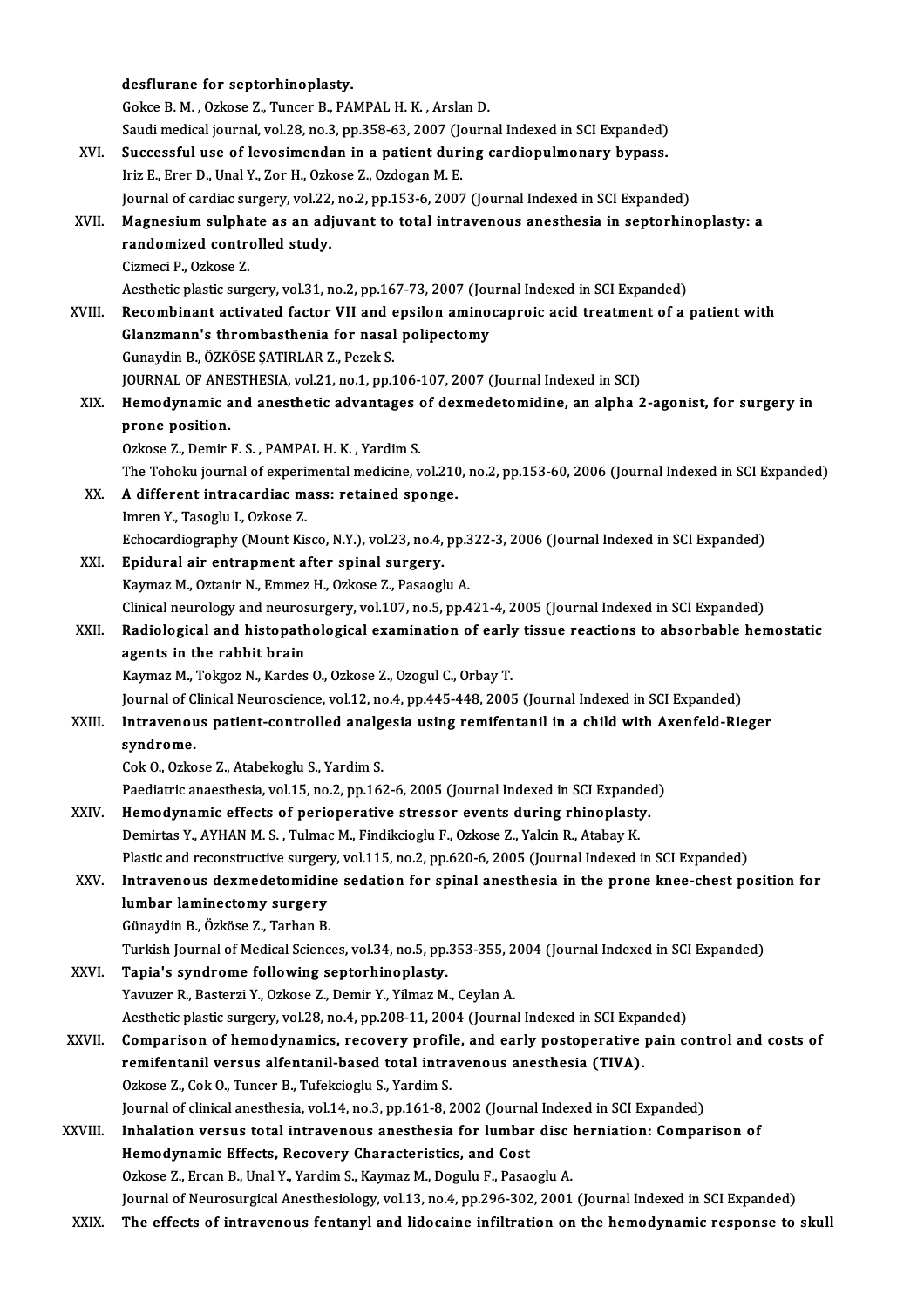pin placement

Ozkose Z., Yardim S., Yurtlu S., Dogulu F., Kaymaz M., Pasaoglu A.

Neurosurgical Review, vol.24, no.1, pp.35-37, 2001 (Journal Indexed in SCI Expanded)

## Ozkose Z., Yardim S., Yurtlu S., Dogulu F., Kaymaz M., Pasaoglu A.<br>Neurosurgical Review, vol.24, no.1, pp.35-37, 2001 (Journal Indexed in SCI Expanded)<br>XXX. Relief of posttonsillectomy pain with low-dose tramadol given at Neurosurgical Review, vol.24, no.1, pp.35-37, 2001<br>Relief of posttonsillectomy pain with low-dos<br>Ozkose Z., Akcabay M., Kemaloglu Y. K. , Sezenler S. Relief of posttonsillectomy pain with low-dose tramadol given at induction of anesthesia in chilo<br>Ozkose Z., Akcabay M., Kemaloglu Y. K. , Sezenler S.<br>International journal of pediatric otorhinolaryngology, vol.53, no.3, p

Ozkose Z., Akcabay M., Kemaloglu Y. K. , Sezenler S.<br>International journal of pediatric otorhinolaryngology, vol.53, no.3, pp.207-14, 2000 (Journal Indexed in SCI<br>Expanded) International journal of pediatric otorhinolaryngology, vol.53, no.3, pp.207-14, 2000 (Journal Indexed in SCI<br>Expanded)<br>XXXI. The effects of intravenous fentanyl and lidocaine infiltration on the haemodynamic response to s

## Expanded)<br>The effects of<br>pin placement<br>Orkese 7, Vardii pin placement<br>Ozkose Z., Yardim S., Yurtlu S., Dogulu F., Kaymaz M., Pasaoglu A. pin placement<br>Ozkose Z., Yardim S., Yurtlu S., Dogulu F., Kaymaz M., Pasaoglu A.<br>Neurosurgical Review, vol.23, no.4, pp.218-220, 2000 (Journal Indexed in SCI Expanded)<br>Anesthesia for correction of esenhagoal stristure in a

XXXII. Anesthesia for correction of esophageal stricture in a patient with epidermolysis bullosa: a case<br>report. Neuros<mark>t</mark><br>Anesthe<br>report. report.<br>Ozköse Z., Celebì H., Pampal K., Altuntaş B.<br>Journal of anesthesia, vol.14, pp.211-3, 2000 (Journal Indexed in SCI Expanded)<br>Etiologianl and demographical characteristics of asute adult poisoning.

Ozköse Z., Celebì H., Pampal K., Altuntaş B.

## Ozköse Z., Celebì H., Pampal K., Altuntaş B.<br>Journal of anesthesia, vol.14, pp.211-3, 2000 (Journal Indexed in SCI Expanded)<br>XXXIII. Etiological and demographical characteristics of acute adult poisoning in Ankara, Turkey. Journal of anesthesi<br>Etiological and de<br>Ozkose Z., Ayoglu F.<br>Human & aynarimar Etiological and demographical characteristics of acute adult poisoning in Ankara, Turkey<br>Ozkose Z., Ayoglu F.<br>Human & experimental toxicology, vol.18, no.10, pp.614-8, 1999 (Journal Indexed in SCI Expanded)

Human & experimental toxicology, vol.18, no.10, pp.614-8, 1999 (Journal Indexed in SCI Expanded)<br>Articles Published in Other Journals

I. The effects of sevoflurane and desflurane on hepatic functions in streptozotocin-induced diabetic<br>I. The effects of sevoflurane and desflurane on hepatic functions in streptozotocin-induced diabetic<br>rats res<br>The<br><sub>Swav</sub> The effects of sevoflurane and desflurane on hepatic functi<br>Pats<br>Sivgin V., Özköse Şatırlar Z., Arslan M., Kavutçu M., Bilge M., Akyol G.<br>Cari Medical Journal ne 33. nn 4.10.2021 (Journal Indexed in ESCE

rats<br>Şıvgın V., Özköse Şatırlar Z., Arslan M., Kavutçu M., Bilge M., Akyol G.<br>Gazi Medical Journal, no.32, pp.4-10, 2021 (Journal Indexed in ESCI)

Sıvgın V., Özköse Şatırlar Z., Arslan M., Kavutçu M., Bilge M., Akyol G.<br>Gazi Medical Journal, no.32, pp.4-10, 2021 (Journal Indexed in ESCI)<br>II. Comparative effects of sevoflurane and desflurane on erythrocyte deformabili Gazi Medical Journal, no.<br>Comparative effects o<br>induced diabetic rats<br>Comu E.M., Swan V. Ön Comparative effects of sevoflurane and desf<br>induced diabetic rats<br>Çomu F. M. , Şıvgın V., Özköse Şatırlar Z., Arslan M.<br>Pritish Journal of Medigine & Medigel Besearsh ve

induced diabetic rats<br>Çomu F. M. , Şıvgın V., Özköse Şatırlar Z., Arslan M.<br>British Journal of Medicine & Medical Research, vol.4, no.22, pp.3954-3962, 2014 (Refereed Journals of Other<br>Institutione) Comu F. M. ,<br>British Journ<br>Institutions)<br>Mathamagle British Journal of Medicine & Medical Research, vol.4, no.22, pp.3954-3962, 2014 (Refereed Journals of Other Institutions)<br>III. Methemoglobinemia after infiltration of the scalp with prilocaine Prilokain ile skalp infiltra

Institutions)<br>III. Methemoglobinemia after infiltration of the scalp with prilocaine Prilokain ile skalp infiltrasyon<br>sonrasi methemoglobinemi

ÜNAL Y.,Güngör I.,YürükenM.,Özköse Z. sonrasi methemoglobinemi<br>ÜNAL Y., Güngör I., Yürüken M., Özköse Z.<br>Gazi Medical Journal, vol.21, no.4, pp.123-125, 2010 (Refereed Journals of Other Institutions)<br>Cons Erkek Hestade Besteneratif Erken Dönemdeki Ajitesyone Y

### IV. Genç Erkek Hastada Postoperatif Erken Dönemdeki Ajitasyona Yaklaşım Gazi Medical Journal, vol.21, no.4, pp.123-125, 2010 (Refereed Journals of Genç Erkek Hastada Postoperatif Erken Dönemdeki Ajitasyona Y<br>ARPACI A. H. , GÜNAYDIN D. B. , ÖZKÖSE ŞATIRLAR Z., GUZIDE A., KOÇ C.<br>Türk Anesteriyel Türk Anesteziyoloji ve Reanimasyon Derneği Dergisi, vol.36, no.2, pp.128-133, 2008 (Other Refereed National Journals) ARPACI A. H., GÜNAYDIN D. B., ÖZKÖSE ŞATIRLAR Z., GUZIDE A., KOÇ C.

## Türk Anesteziyoloji ve Reanimasyon Derneği Dergisi, vol.36, no.2, pp.128-133, 2008 (Other Refereed Nation Journals)<br>Journals)<br>V. Use of BIS monitor during anaesthesia of a narcoleptic patient for avoiding possible delayed<br> Journals)<br>Use of BIS 1<br>emergence<br>özvöse sam Use of BIS monitor during anaesthesia of a narcoleptic patient<br>emergence<br>ÖZKÖSE ŞATIRLAR Z., GÜNAYDIN D. B. , doğan tunga a., YAVUZER C. R.<br>Asta Anaesthesialasisa Pakisa val 58 no.1 nn 159,161,2007 (Pafare

emergence<br>ÖZKÖSE ŞATIRLAR Z., GÜNAYDIN D. B. , doğan tunga a., YAVUZER C. R.<br>Acta Anaesthesiologica Belgica, vol.58, no.1, pp.159-161, 2007 (Refereed Journals of Other Institutions)

VI. Intermittent anesthesia for splenectomy and caesarian sectio in pregnant patientwith thalassemia Acta Anaesthesiologica Belgica, vol.58, no.1, pp.159-161, 2007 (Refereed Journals of Other Institutions)<br>Intermittent anesthesia for splenectomy and caesarian sectio in pregnant patient with thalassemia<br>(case report) Talas Intermitte<br>(case rep<br>sunumu)<br>üNAL V. 19 (case report) Talasemili gebedede splen<br>sunumu)<br>ÜNAL Y., IŞIK B., Özköse Z., Yarici A., Gökçe M.<br>Cari Madisel Journal vol 17, no 4, np 334, 336 sunumu)<br>ÜNAL Y., IŞIK B., Özköse Z., Yarici A., Gökçe M.<br>Gazi Medical Journal, vol.17, no.4, pp.224-226, 2006 (Refereed Journals of Other Institutions)<br>Adverse offects of now inhelation agents and a different anesthetis: Y

ÜNAL Y., IŞIK B., Özköse Z., Yarici A., Gökçe M.<br>Gazi Medical Journal, vol.17, no.4, pp.224-226, 2006 (Refereed Journals of Other Institutions)<br>VII. Adverse effects of new inhalation agents and a different anesthetic: Gazi Medical Journal, vol.17, no.4, pp.224-226, 2006 (Refereed Jou<br>Adverse effects of new inhalation agents and a different a<br>ajanlarinin olumsuz etkileri ve farkli bir anestezik: Xenon Adverse effects of new inhalation agents and a different anesthetic: Xenon Yeni inhalasyon<br>ajanlarinin olumsuz etkileri ve farkli bir anestezik: Xenon<br>Özköse Z.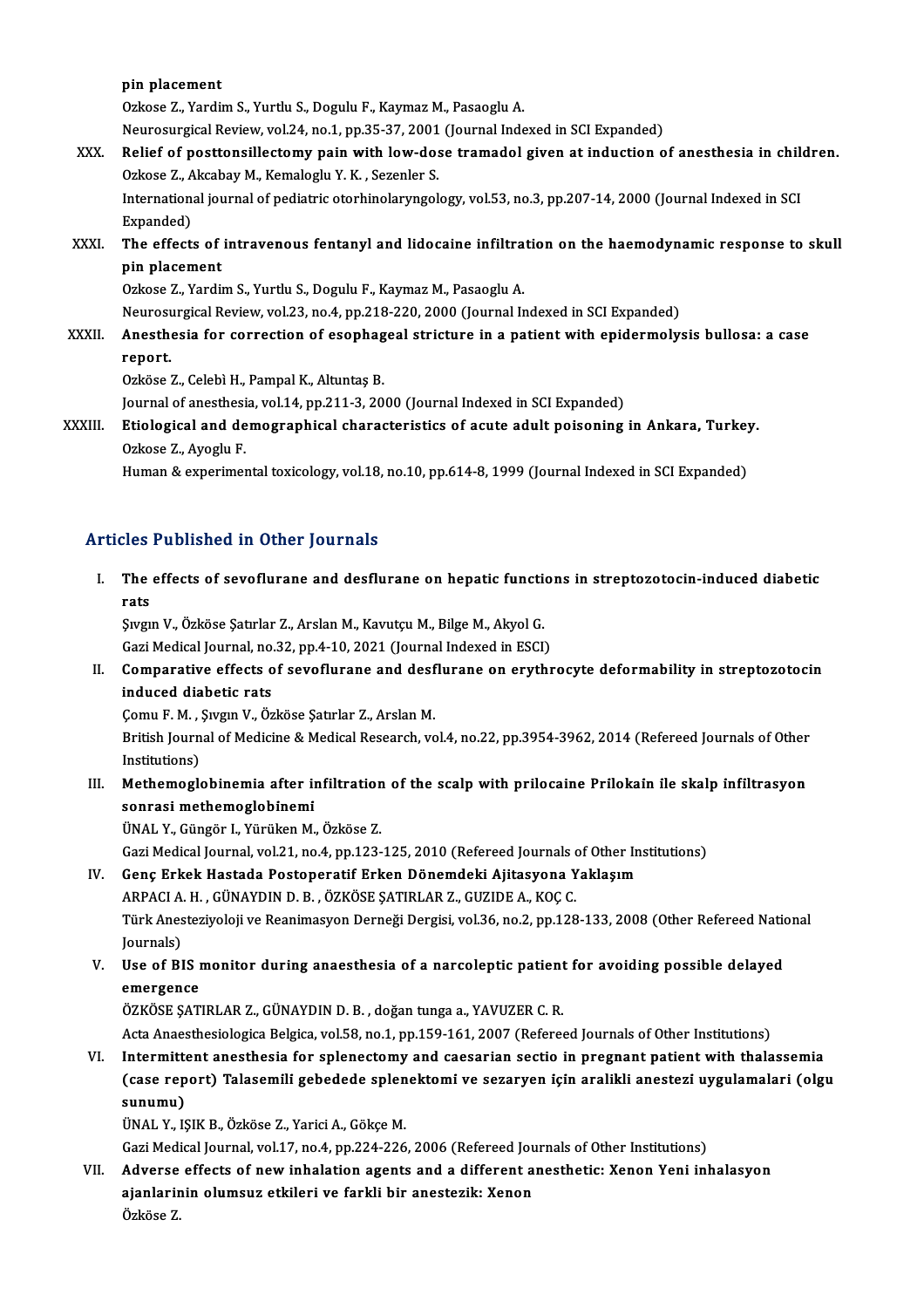Anestezi Dergisi, vol.14, no.4, pp.219-227, 2006 (Refereed Journals of Other Institutions)<br>The evaluation of advanced cardias life sunnert seures exsenised by the Centi

- Anestezi Dergisi, vol.14, no.4, pp.219-227, 2006 (Refereed Journals of Other Institutions)<br>VIII. The evaluation of advanced cardiac life support course organized by the Continuing Medical Anestezi Dergisi, vol.14, no.4, pp.219-227, 2006 (Refereed Journals of Other Institutions)<br>The evaluation of advanced cardiac life support course organized by the Continuing Medical<br>Education Council of Gazi University Fac The evaluation of advanced cardiac life support course organized by the Continuing Medical<br>Education Council of Gazi University Faculty of Medicine Gazi Üniversitesi Tip Fakültesi Sürekli Tip<br>Eğitimi Kurulu ileri yaşam des GünaydinB., İLHANM.N. ,Özköse Z.,ÖZDEMİRH.M. ,BİLDİKF., İLTERN. Gazi Medical Journal, vol.17, no.3, pp.171-175, 2006 (Refereed Journals of Other Institutions) Günaydin B., İLHAN M. N. , Özköse Z., ÖZDEMİR H. M. , BİLDİK F., İLTER N.<br>Gazi Medical Journal, vol.17, no.3, pp.171-175, 2006 (Refereed Journals of Other Institutions)<br>IX. The analgesic effect of preemptive lornoxicam at
- Gazi Medical Journal, vol.17, no.3, pp.171-175, 2006 (Refereed Journals of Othe analgesic effect of preemptive lornoxicam at elective lumbar di<br>cerrahisinde preemptif uygulanan lornoksikamin analjezik etkinliği<br>ISIK B. Özk The analgesic effect of preemptive lornoxicam at electrahisinde preemptif uygulanan lornoksikamin ana<br>IŞIK B., Özköse Z., Gökçe M., KURT G., Kaymaz M., YARDIM Ş.<br>Turk Anesteriyeleji ve Beanimasyon Dernesi Dersisi vel 34 cerrahisinde preemptif uygulanan lornoksikamin analjezik etkinliği<br>IŞIK B., Özköse Z., Gökçe M., KURT G., Kaymaz M., YARDIM Ş.<br>Turk Anesteziyoloji ve Reanimasyon Dernegi Dergisi, vol.34, no.1, pp.20-26, 2006 (Refereed Jour IŞIK B., Özkös<br>Turk Anestez<br>Institutions)<br>Boet spinal
- Turk Anesteziyoloji ve Reanimasyon Dernegi Dergisi, vol.34, no.1, pp.20-26, 2006 (Refereed Journals of Other<br>Institutions)<br>X. Post-spinal bilateral intracranial subdural haematoma (case report) Postsp nal b lateral ntrakra Institutions)<br>X. Post-spinal bilateral intracranial subdural haematoma (case report) Postsp nal b lateral ntrakranyal<br>subdural hematom (olgu sunumu)

IŞIKB.,YiǧitN.,KordanA.Z. ,KardeşÖ.,Özköse Z. Marmara Medical Journal, vol.18, no.3, pp.135-139, 2005 (Refereed Journals of Other Institutions)

XI. Amultidisciplinary approach to postoperative pain (questionnaire study at the Gazi University Marmara Medical Journal, vol.18, no.3, pp.135-139, 2005 (Refereed Journals of Other Institutions)<br>A multidisciplinary approach to postoperative pain (questionnaire study at the Gazi University<br>Hospital) Postoperatif ağriya A multidisciplinary approach to<br>Hospital) Postoperatif ağriya n<br>Yalçin Çok O., Özköse Z., YARDIM Ş.<br>Anesteri Dergisi val 13 no 3 nn 10 Hospital) Postoperatif ağriya multidisipliner bakiş (Gazi Üniversitesi Hastanesi<br>Yalçin Çok O., Özköse Z., YARDIM Ş.<br>Anestezi Dergisi, vol.13, no.3, pp.199-204, 2005 (Refereed Journals of Other Institutions)<br>Cardionylmener

Yalçin Çok O., Özköse Z., YARDIM Ş.<br>Anestezi Dergisi, vol.13, no.3, pp.199-204, 2005 (Refereed Journals of Other Institutions)<br>XII. Cardiopulmonary resuscitation for adults II. Advanced cardiac life support Erişkinler Anestezi Dergisi, vol.13, no.3, pp.199-204, 2005 (Refereed Journals of Other Institutions)<br>Cardiopulmonary resuscitation for adults II. Advanced cardiac life support Eri<br>kardiyopulmoner resüsitasyon II- İleri yaşam desteği Cardiopu<br>kardiyop<br>Özköse Z.<br>*Cari* Modi kardiyopulmoner resüsitasyon II- İleri yaşam desteği<br>Özköse Z.<br>Gazi Medical Journal, vol.16, no.2, pp.55-65, 2005 (Refereed Journals of Other Institutions)<br>Analysis of pereperative period during apesthesia in lung sanser p

Özköse Z.<br>Gazi Medical Journal, vol.16, no.2, pp.55-65, 2005 (Refereed Journals of Other Institutions)<br>XIII. Analysis of peroperative period during anesthesia in lung cancer patients Akciğer kanseri nedeniyle<br>Analysis Gazi Medical Journal, vol.16, no.2, pp.55-65, 2005 (Refereed Journals of Oth<br>Analysis of peroperative period during anesthesia in lung cancer<br>ameliyat edilen hastalarda operasyonel anestezi sürecinin analizi<br>Kürksioğlu L.C Analysis of peroperative period during anesthesia in lung cancer<br>ameliyat edilen hastalarda operasyonel anestezi sürecinin analiz<br>Kürkçüoğlu I.C. ,Tokur M., Demircan S., Demirel C. B. , ÜNAL Y., Özköse Z.<br>Ceri Medisel Jour ameliyat edilen hastalarda operasyonel anestezi sürecinin analizi<br>Kürkçüoğlu I. C. , Tokur M., Demircan S., Demirel C. B. , ÜNAL Y., Özköse Z.<br>Gazi Medical Journal, vol.16, no.1, pp.29-31, 2005 (Refereed Journals of Other

XIV. Cardiopulmonary resuscitation for adults: I- Basic life support Eri̇şki̇nler i̇çi̇n kardi̇yopulmoner Gazi Medical Journal, vol.16, no.1, pp.29-31,<br>Cardiopulmonary resuscitation for adı<br>resüssitasyon: I- Temel yaşam desteği<br>Özköse 7 Cardiopu<br>resüssita<br>Özköse Z.<br>Cari Modi Özköse Z.<br>Gazi Medical Journal, vol.16, no.1, pp.3-13, 2005 (Refereed Journals of Other Institutions)

- Özköse Z.<br>Gazi Medical Journal, vol.16, no.1, pp.3-13, 2005 (Refereed Journals of Other Insti<br>XV. Anaesthetic management of a patient with Cornelia de Lange syndrome Gazi Medical Journal, vol.16, no<br><mark>Anaesthetic management o</mark><br>Öztürk E., Bozkirli F., Özköse Z.<br>Cari Medical Journal val.11, no Öztürk E., Bozkirli F., Özköse Z.<br>Gazi Medical Journal, vol.11, no.4, pp.175-177, 2000 (Refereed Journals of Other Institutions)
- Öztürk E., Bozkirli F., Özköse Z.<br>Gazi Medical Journal, vol.11, no.4, pp.175-177, 2000 (Refereed Journals of Other Institutions)<br>XVI. The perioperative use of corticosteroids and bupivacaine in lumbar disc surgery LOMB Gazi Medical Journal, vol.11, no.4, pp.175-177, 2000 (Refereed Journals of Other Institutions)<br>The perioperative use of corticosteroids and bupivacaine in lumbar disc surgery LOMBER l<br>HERNILERINDE PEROPERATIF KORTIKOSTEROI The perioperative<br>HERNILERINDE PI<br>Cengel M., Ozkose Z.<br>Istanbul Tin Falzulte HERNILERINDE PEROPERATIF KORTIKOSTEROID VE BUPIVAKAIN'IN KOMBINE KULLANIMI<br>Cengel M., Ozkose Z.<br>Istanbul Tip Fakultesi Mecmuasi, vol.58, no.2, pp.49-52, 1995 (Refereed Journals of Other Institutions)<br>Effects of the bengedi

Cengel M., Ozkose Z.<br>Istanbul Tip Fakultesi Mecmuasi, vol.58, no.2, pp.49-52, 1995 (Refereed Journals of Other Institutions)<br>XVII. Effects of the benzodiazepine antagonist flumazenil on postoperative recovery in laparoscop Istanbul Tip Fakultesi Mecmua<br>Effects of the benzodiazepi<br>Ozkose Z., Celebi H., Bozkirli F.<br>Turk Anesteriveleji ve Beanim Effects of the benzodiazepine antagonist flumazenil on postoperative recovery in laparoscopy<br>Ozkose Z., Celebi H., Bozkirli F.<br>Turk Anesteziyoloji ve Reanimasyon, vol.22, no.3, pp.133-136, 1994 (Refereed Journals of Other

- Ozkose Z., Celebi H., Bozkirli F.<br>Turk Anesteziyoloji ve Reanimasyon, vol.22, no.3, pp.133-136, 1994 (Refere<br>XVIII. A comparative microbiological study with propofol and etomidate<br>Ozkose Z., Somunkiran B., Bozkirli F., Cel Turk Anesteziyoloji ve Reanimasyon, vol.22, no.3, pp.133<br>A comparative microbiological study with propof<br>Ozkose Z., Somunkiran B., Bozkirli F., Celebi H., Sultan N.<br>Ceri Tip Dergisi vol.4, no.3, np.77.79, 1993 (Befereed Je A comparative microbiological study with propofol and etomidate<br>Ozkose Z., Somunkiran B., Bozkirli F., Celebi H., Sultan N.<br>Gazi Tip Dergisi, vol.4, no.2, pp.77-79, 1993 (Refereed Journals of Other Institutions)<br>Anagathosi
	- XIX. Anaesthesia during ESWL Gazi Tip Dergisi, vol.4, no.2, pp.77-79, 1993 (Refereed Jou:<br>Anaesthesia during ESWL<br>Somunkiran B., Ozkose Z., Bozkirli F., Celebi H., Karabas O.<br>Turk Anastarivolaji ve Boanimasyon, vol.20, no.4, np.391.1 Turk Anesteziyoloji ve Reanimasyon, vol.20, no.4, pp.291-293, 1992 (Refereed Journals of Other Institutions) Somunkiran B., Ozkose Z., Bozkirli F., Celebi H., Karabas O.<br>Turk Anesteziyoloji ve Reanimasyon, vol.20, no.4, pp.291-293, 1992 (Refereed Journals of Correction of paediatric patients with low doses of atracurium and vecur
	- Turk Anesteziyoloji ve Reanim<br><mark>Intubation of paediatric pa</mark><br>Bozkirli F., Ozkose Z., Celebi H.<br>Turk Anesteriyoloji ve Beanim Bozkirli F., Ozkose Z., Celebi H.<br>Turk Anesteziyoloji ve Reanimasyon, vol.20, no.2, pp.91-93, 1992 (Refereed Journals of Other Institutions)

XXI. Histamine levels during thiopentone and propofol administration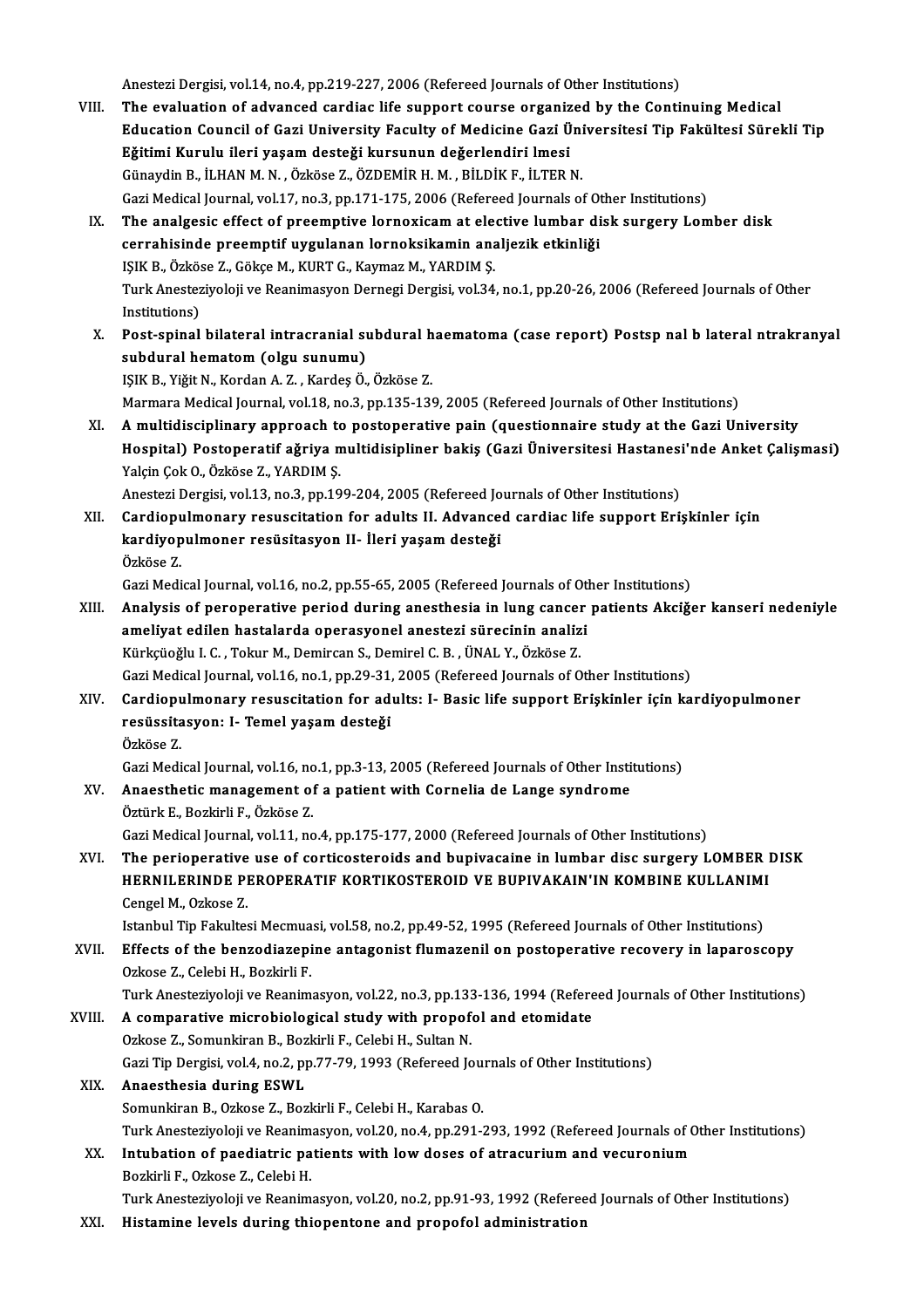BozkirliF.,ERCANS.,CelebiH.,Ozkose Z.,KARABIYIKL.

Bozkirli F., ERCAN S., Celebi H., Ozkose Z., KARABIYIK L.<br>Turk Anesteziyoloji ve Reanimasyon, vol.20, no.3, pp.172-174, 1992 (Refereed Journals of Other Institutions)<br>Edeenin and metabolis responses due to unner and lower

XXII. Edocrin and metabolic responses due to upper and lower abdominal surgery under general<br>anaesthesia Turk Anestezi<br><mark>Edocrin and</mark><br>anaesthesia<br>Terlut N. Col

Torkut N., Celebi H., ÖNDER M., Ozkose Z., Hizel N.

Turk Anesteziyoloji ve Reanimasyon, vol.18, no.3, pp.141-144, 1990 (Refereed Journals of Other Institutions)

### Torkut N., Celebi H., ÖNDER M., Ozkose Z., Hizel N.<br>Turk Anesteziyoloji ve Reanimasyon, vol.18, no.3, pp.141-144, 1990 (Refereed Journals of Other In<br>XXIII. The effects of fentanyl on blood cortisol and glucose levels duri Turk Anesteziyoloji ve Reanimasyon, v<br>The effects of fentanyl on blood c<br>Celebi H., Torkut N., Ozkose Z., Nizel N.<br>Turk Anesteriyoloji ve Beanimasyon, v Celebi H., Torkut N., Ozkose Z., Nizel N.<br>Turk Anesteziyoloji ve Reanimasyon, vol.18, no.4, pp.260-263, 1990 (Refereed Journals of Other Institutions)

# Turk Anesteziyoloji ve Re<br>Books & Book Chapters<br>-

## ooks & Book Chapters<br>I. Nörocerrahide sedasyon<br>ÖZVÖSE SATIBLAR Z I. Nörocerrahide sedasyon<br>ÖZKÖSE ŞATIRLAR Z.

Nörocerrahide sedasyon<br>ÖZKÖSE ŞATIRLAR Z.<br>in: Anestezi Pratiğinde Sedasyon, Berrin Işık, Editor, Akademisyen, Ankara, pp.185-200, 2019<br>Malian binertermi in: Anestezi Pratiğinde Sedasyo<br><mark>Malign hipertermi</mark><br>ÖZKÖSE ŞATIRLAR Z., İNAN G.<br>in: Anesteriyeleji Klinik elsuler

II. Malign hipertermi<br>ÖZKÖSE ŞATIRLAR Z., İNAN G.

Malign hipertermi<br>ÖZKÖSE ŞATIRLAR Z., İNAN G.<br>in: Anesteziyoloji Klinik olgular eşliğinde sınav ve board sınavları, Kurtipek Ömer, Alkan Metin, Arslan Mustafa,<br>Editen, Alademisyan, Ankara, pp.161-162-2019. ÖZKÖSE ŞATIRLAR Z., İNAN G.<br>in: Anesteziyoloji Klinik olgular eşliğinde sınav ve<br>Editor, Akademisyen, Ankara, pp.161-163, 2019<br>Akut boyin başarlı baştalarda sodasyon in: Anesteziyoloji Klinik olgular eşliğinde sına<br>Editor, Akademisyen, Ankara, pp.161-163, 20<br>III. Akut beyin hasarlı hastalarda sedasyon

Editor, Akademisyen, Ank<br><mark>Akut beyin hasarlı hası</mark><br>Özköse Şatirlar Z., Inan G.<br>inı Sodasyon ve Analiezi I Özköse Şatirlar Z., Inan G.<br>in: Sedasyon ve Analjezi, Dilek Özcengiz,Handan Birbiçer, Editor, SAGE yayıncılık, Ankara, pp.243-253, 2019 Özköse Şatirlar Z., Inan G.<br>in: Sedasyon ve Analjezi, Dilek Özcengiz,Handan Birbi<br>IV. Posterior fossa cerrahisinde anestezi yönetimi<br>ÖZKÖSE SATIBLAR Z. İNAN G in: Sedasyon ve Analjezi, Dilek<br>Posterior fossa cerrahisind<br>ÖZKÖSE ŞATIRLAR Z., İNAN G.<br>in: Anesteriyeleji Klinik elaylet

Posterior fossa cerrahisinde anestezi yönetimi<br>ÖZKÖSE ŞATIRLAR Z., İNAN G.<br>in: Anesteziyoloji Klinik olgular eşliğinde sınav ve board sınavları, Kurtipek Ömer, Alkan Metin, Arslan Mustafa,<br>Editor, Alademisyon, Ankara, pp.9 ÖZKÖSE ŞATIRLAR Z., İNAN G.<br>in: Anesteziyoloji Klinik olgular eşliğinde sınav v<br>Editor, Akademisyen, Ankara, pp.97-101, 2019<br>Anestezueleji ve Beanimasyen, Alanlarınd in: Anesteziyoloji Klinik olgular eşliğinde sınav ve board sınavları, Kurtipek Ömer, Alkan Metin, Arslan N<br>Editor, Akademisyen, Ankara, pp.97-101, 2019<br>V. Anestezyoloji ve Reanimasyon Alanlarında İngilizce Medikal Sunum ve

- Editor, Akademisyen, Ankara, pp.97-101, 2019<br>Anestezyoloji ve Reanimasyon Alanlarınd<br>MENGÜ G., Ergil J., ÖZKÖSE ŞATIRLAR Z.<br>Koza Matbaacılık. Ankara. 2018 V. Anestezyoloji ve Reanimasyon Alanlarında İngilizce Medikal Sunum ve Tartışma Becerileri MENGÜ G., Ergil J., ÖZKÖSE ŞATI<br>Koza Matbaacılık, Ankara, 2018<br>VI. Beyin cerrahisinde anestezi
- Koza Matbaacılık, Ankara, 2011<br>Beyin cerrahisinde anestez<br>İNAN G., ÖZKÖSE ŞATIRLAR Z. Beyin cerrahisinde anestezi<br>İNAN G., ÖZKÖSE ŞATIRLAR Z.<br>in: Anesteziyoloji ve Reanimasyon Akademi, Ok Gülay, Editor, Derman Tıbbi Yayıncılık, Ankara, pp.337-344, 2018<br>Nörsenesteri ve nöreslinünüde ultresenesrefik inseleme INAN G., ÖZKÖSE ŞATIRLAR Z.<br>in: Anesteziyoloji ve Reanimasyon Akademi, Ok Gülay, Editor, Der<br>VII. Nöroanestezi ve nöroşlirürjide ultrasonografik inceleme<br>INAN G., ÖZKÖSE ŞATIRLAR Z. in: Anesteziyoloji ve Reanimas<br>Nõroanestezi ve nõroşlirür<br>İNAN G., ÖZKÖSE ŞATIRLAR Z.<br>in: Klinik Anesteride Ultresene

Nöroanestezi ve nöroşlirürjide ultrasonografik inceleme<br>İNAN G., ÖZKÖSE ŞATIRLAR Z.<br>in: Klinik Anestezide Ultrasonografi, Kurtipek Ömer, Alkış Neslihan, Işık Berrin, Alanoğlu Zekeriya, Editor,<br>Akademisyon, Ankara, nn 129, INAN G., ÖZKÖSE ŞATIRLAR Z.<br>in: Klinik Anestezide Ultrasonografi, Kurti<br>Akademisyen, Ankara, pp.129-149, 2018<br>Anesthesia for the parturiant with it in: Klinik Anestezide Ultrasonografi, Kurtipek Ömer, Alkış Neslihan, Işık Berr<br>Akademisyen, Ankara, pp.129-149, 2018<br>VIII. Anesthesia for the parturient with intracranial and spinal surgery<br>ÖZKÖSE SATIBLAR Z. İNAN C

## Akademisyen, Ankara, pp.129-<br>Anesthesia for the parturie<br>ÖZKÖSE ŞATIRLAR Z., İNAN G.<br>in: Obstetris Anesthesia for se

VIII. Anesthesia for the parturient with intracranial and spinal surgery<br>ÖZKÖSE ŞATIRLAR Z., İNAN G.<br>in: Obstetric Anesthesia for co-morbid conditions, Gunaydin Berrin, Ismail Samina, Editor, Springer, Cham, pp.99-<br>116, 20 ÖZKÖSE ŞA<br>in: Obstetri<br>116, 2018<br>Kraniyata in: Obstetric Anesthesia for co-<br>116, 2018<br>IX. Kraniyotomilerde Anestezi<br>ÖZKÖSE SATIBLAR Z

## 116, 2018<br>Kraniyotomilerde A<br>ÖZKÖSE ŞATIRLAR Z.<br>in: Duke Anesteri Suk

ÖZKÖSE ŞATIRLAR Z.<br>in: Duke Anestezi Sırları, Keçik Yüksel, Alkış Neslihan, Editor, Güneş Tıp, Ankara, pp.446-450, 2017

## ÖZKÖSE ŞATIRLAR Z.<br>in: Duke Anestezi Sırları, Keçik Yüksel, Alkış Neslihan, Eq.<br>X. Deliryum, kognitif disfonksiyon ve nörotoksisite<br>iNAN G. ÖZKÖSE SATIRLAR Z. in: Duke Anestezi Sırları, Keçik<br><mark>Deliryum, kognitif disfonks</mark><br>İNAN G., ÖZKÖSE ŞATIRLAR Z.<br>in: Nöreenesteri, Sarıbasan Bir

Delir<mark>yum, kognitif disfonksiyon ve nörotoksisite</mark><br>İNAN G., ÖZKÖSE ŞATIRLAR Z.<br>in: Nöroanestezi, Sarıhasan Binnur, Madenoğlu Halit, Özköse Şatırlar Zerrin, Türe Hatice, Karacalar Serap, Editor, İNAN G., ÖZKÖSE ŞATIRLAR Z.<br>in: Nöroanestezi, Sarıhasan Binnur, Madenoğlu I<br>MGrup Matbaaacılık, Kayseri, pp.371-385, 2017<br>Anesteri makinesi kentrelü MGrup Matbaaacılık, Kayseri, pp.371-385, 2017

### XI. Anestezi makinesi kontrolü<br>ÖZKÖSE ŞATIRLAR Z.

in: Basitleştirilmiş anestezi ekipmanları, Arslan Mustafa, Ünal Yusuf, Editor, Akademisyen Tıp, Ankara, pp.131-138,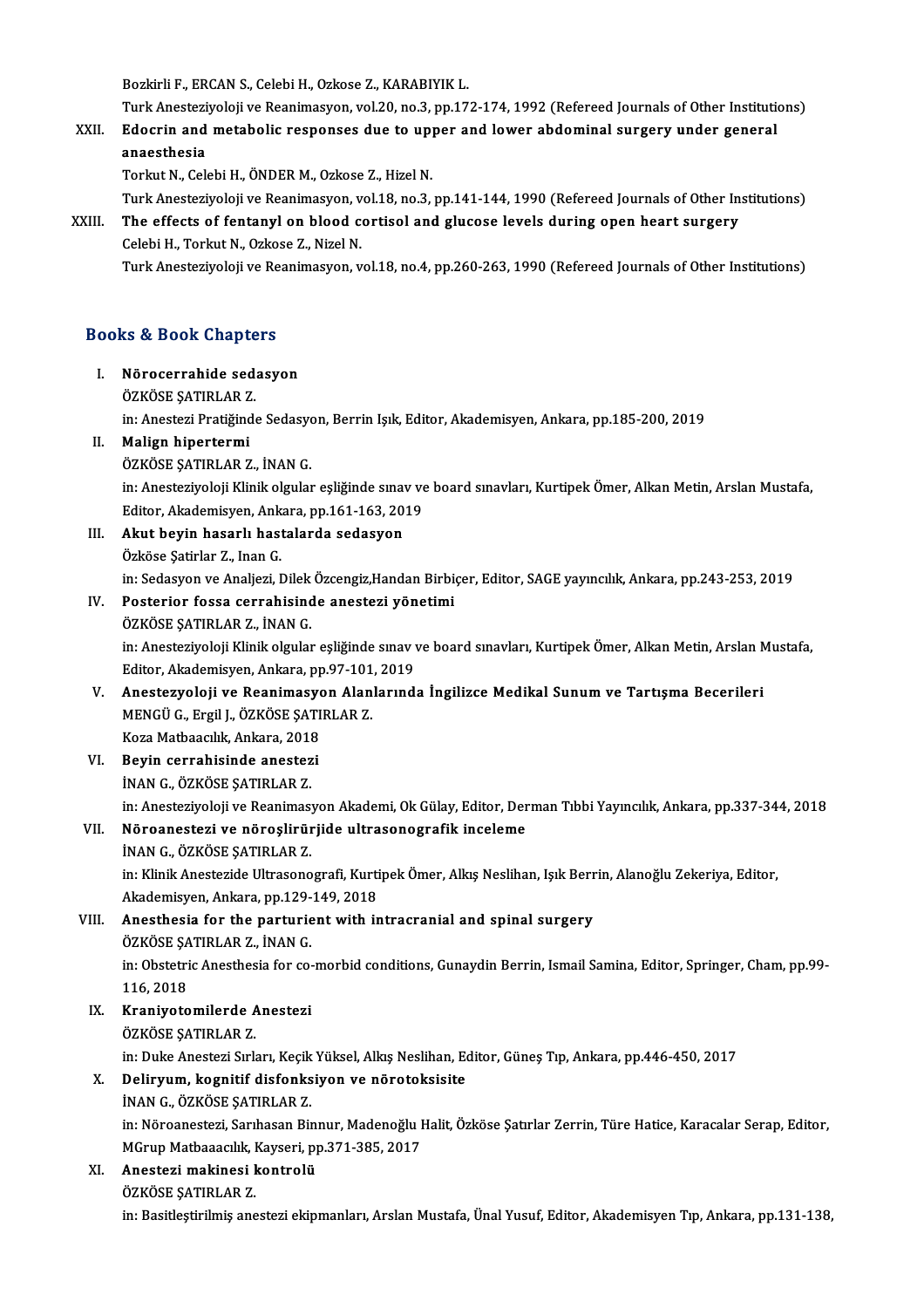2017

- XII. Beyin Cerrahisinde anestezi ÖZKÖSE SATIRLAR Z., İNAN G. Beyin Cerrahisinde anestezi<br>ÖZKÖSE ŞATIRLAR Z., İNAN G.<br>in: Güncel Anestezi Ders Notları, Ok Gülay, Editor, Derman Tıbbi Yayıncılık, Ankara, pp.366-367, 2016<br>Sarahral Eizveleii
- XIII. Serebral Fizyoloji<br>ÖZKÖSE ŞATIRLAR Z., EMMEZ G. in: Güncel Anestezi Ders Notları,<br>Serebral Fizyoloji<br>ÖZKÖSE ŞATIRLAR Z., EMMEZ G.<br>in: Temel Anesteri, Kesik Yüksel Serebral Fizyoloji<br>ÖZKÖSE ŞATIRLAR Z., EMMEZ G.<br>in: Temel Anestezi, Keçik Yüksel, Editor, Güneş Tıp, Ankara, pp.293-313, 2016<br>Daney Hawyanlarında Anesteri ÖZKÖSE ŞATIRLAR Z., EMMEZ G.<br>in: Temel Anestezi, Keçik Yüksel, Ed<br>XIV. Deney Hayvanlarında Anestezi
- in: Temel Anestezi, Keçik Yüksel, Editor<br>Deney Hayvanlarında Anestezi<br>Özköse Şatirlar Z., Menteş B., Görgül A.<br>Parek Ofest, Ankara, 1998 Deney Hayvanlarında Anestezi<br>Özköse Şatirlar Z., Menteş B., Görgül A.<br>Barok Ofset, Ankara, 1998

# вагок овец Апкага, 1998<br>Refereed Congress / Symposium Publications in Proceedings

- efereed Congress / Symposium Publications in P<br>I. Beyin Cerrahisi Anestezisinde Sevofluran Kullanımı<br>ÖZVÖSE SATIBI AP Z Beyin Cerrahisi Anestezisinde Sevofluran Kullanımı<br>ÖZKÖSE SATIRLAR Z. Beyin Cerrahisi Anestezisinde Sevoflura<br>ÖZKÖSE ŞATIRLAR Z.<br>Webex Toplantı, Turkey, 13 December 2019<br>Perioneratif Süneste Dreger'den Akıllı T ÖZKÖSE ŞATIRLAR Z.<br>Webex Toplantı, Turkey, 13 December 2019<br>II. Perioperatif Süreçte Drager'den Akıllı Teknolojiler-SPV<br>ÖZVÖSE SATIPLAR Z. İNAN C.
- Webex Toplantı, Turkey, 13 De<br>Perioperatif Süreçte Drage<br>ÖZKÖSE ŞATIRLAR Z., İNAN G.<br>Dragar Atlan Ailesi Lanamanı i Perioperatif Süreçte Drager'den Akıllı Teknolo<br>ÖZKÖSE ŞATIRLAR Z., İNAN G.<br>Drager Atlan Ailesi Lansmanı, Turkey, 17 June 2019<br>Unusual samplisation following baslafan numr ÖZKÖSE ŞATIRLAR Z., İNAN G.<br>Drager Atlan Ailesi Lansmanı, Turkey, 17 June 2019<br>III. Unusual complication following baclofen pump implantation
- ÖZKÖSE ŞATIRLAR Z., İNAN G., Bashiri M. Euroanaesthesia 2019-EuropeanAnaesthesiologyCongress,1 -03March 2019,vol.36 ÖZKÖSE ŞATIRLAR Z., İNAN G., Bashiri M.<br>Euroanaesthesia 2019-European Anaesthesiolog<br>IV. Dünyamızın Geleceği için Sürdürülebilirlik<br>ÖZKÖSE SATIBLAR Z
- Euroanaesthesia 2019<br>Dünyamızın Gelece<br>ÖZKÖSE ŞATIRLAR Z.<br>TARK 2019 7 11 No Dünyamızın Geleceği için Sürdü:<br>ÖZKÖSE ŞATIRLAR Z.<br>TARK 2018, 7 - 11 November 2018<br>Strenteresin ile diyebet elustur
- ÖZKÖSE ŞATIRLAR Z.<br>TARK 2018, 7 11 November 2018<br>V. Streptozosin ile diyabet oluşturulan ratlarda serebral iskemi/reperfüzyon hasarında farklı dozlarda<br>www.lanen timekinenun etkileri TARK 2018, 7 - 11 November 2018<br>Streptozosin ile diyabet oluştur<br>uygulanan timokinonun etkileri<br>özvöss satıpı ap zerüpv öztepi Streptozosin ile diyabet oluşturulan ratlarda serebral iskemi/reperfüzy<br>uygulanan timokinonun etkileri<br>ÖZKÖSE ŞATIRLAR Z., TÜRK ÖZTERLEMEZ N., Yılmaz G., KAVUTÇU M., ARSLAN M.<br>52. Türk Anesteriyaleji ve Beanimesyan Kansres uygulanan timokinonun etkileri<br>ÖZKÖSE ŞATIRLAR Z., TÜRK ÖZTERLEMEZ N., Yılmaz G., KAVUTÇU M., ARSLAN M.<br>52. Türk Anesteziyoloji ve Reanimasyon Kongresi (TARK), Antalya, (2018)., 7 - 11 November 2018<br>Smartnilet view guided ÖZKÖSE ŞATIRLAR Z., TÜRK ÖZTERLEMEZ N., Yılmaz G., KAVUTÇU M., ARSLAN M.<br>52. Türk Anesteziyoloji ve Reanimasyon Kongresi (TARK), Antalya, (2018)., 7 - 11 November 2018<br>1. Smartpilot view guided target controlled infusion a
- 52. Türk Anesteziyoloji ve Reanimasyon Kongresi (TARK), Antalya, (2018)., 7 11<br>Smartpilot view guided target controlled infusion anesthesiacan be pro:<br>İNAN G., EREL S., PAMPAL H. K. , EMMEZ G., KAYMAZ A. M. , ÖZKÖSE ŞATI İNAN G., EREL S., PAMPAL H. K., EMMEZ G., KAYMAZ A. M., ÖZKÖSE ŞATIRLAR Z. Euroanesthesia 2018, 2 - 04 June 2018
- VII. Postoperatif analjezide opioidler gereklidir<br>ÖZKÖSE SATIRLAR Z. Postoperatif analjezide opioidle<br>ÖZKÖSE ŞATIRLAR Z.<br>1. ERAS Kongresi, 3 - 05 May 2018<br>Hyanık kranistamide anastari y
- VIII. Uyanık kraniotomide anestezi yönetiminde SmartPilot view monitörizasyonunun tamamlayıcı<br>kullanımı 1. ERAS Ko<br>Uyanık kr<br>kullanımı<br>İNAN C. Cl

İNANG.,ÇELTİKÇİE.,AYKOL Ş.,ÖZKÖSEŞATIRLARZ.

1.ERASKongresi,3 -05May2018

INAN G., ÇELTİKÇİ E., AYKOL Ş., ÖZKÖSE ŞATIRLAR Z.<br>1. ERAS Kongresi, 3 - 05 May 2018<br>IX. Pantotenat kinaz ilişkili nörodejenerasyonlu hastada derin beyin stimülasyonu için anestezi yönetimi<br>INAN C. Veğen M. Peltag S. Ö 1. ERAS Kongresi, 3 - 05 May 2018<br>Pantotenat kinaz ilişkili nörodejenerasyonlu<br>İNAN G., Yeğen M., Baltacı S., ÖZKÖSE ŞATIRLAR Z.<br>Anesteride basta Güyenliği Zenguldakta babar sen Pantotenat kinaz ilişkili nörodejenerasyonlu hastada derin beyin stimülasyonu için a<br>İNAN G., Yeğen M., Baltacı S., ÖZKÖSE ŞATIRLAR Z.<br>Anestezide hasta Güvenliği-Zonguldakta bahar sempozyumu, Zonguldak, Turkey, 14 April 20

İNAN G., Yeğen M., Baltacı S., ÖZKÖSE ŞATIR<br>Anestezide hasta Güvenliği-Zonguldakta bah<br>X. TIVA ve TCI Ekipmanlarının Özellikleri<br>ÖZVÖSE SATIRLAR Z Anestezide hasta Güve<br>TIVA ve TCI Ekipma<br>ÖZKÖSE ŞATIRLAR Z.<br>E Asistan Olahn Turks TIVA ve TCI Ekipmanlarının Özellikler<br>ÖZKÖSE ŞATIRLAR Z.<br>5.Asistan Okulu, Turkey, 6 - 08 April 2018<br>Clased Jean TCI far the managamant t

ÖZKÖSE ŞATIRLAR Z.<br>5.Asistan Okulu, Turkey, 6 - 08 April 2018<br>XI. Closed loop TCI for the management f cockayne syndrome in a 29 years old patient with geriatric<br>features 5.Asistan<br>Closed lo<br>features<br>iNAN.C. Ö Closed loop TCI for the management f cockayne syndron<br>features<br>İNAN G., ÖZDEMİR Ç., EMMEZ G., ÜLKÜ G., ÖZKÖSE ŞATIRLAR Z.<br>Eth World Congress of tatel intreveneve anaesthesisterset sent

İNAN G., ÖZDEMİR C., EMMEZ G., ÜLKÜ G., ÖZKÖSE SATIRLAR Z.

features<br>İNAN G., ÖZDEMİR Ç., EMMEZ G., ÜLKÜ G., ÖZKÖSE ŞATIRLAR Z.<br>5th World Congress of total intravenous anaesthesiatarget controlled infusion, Timisoara, Romania, 28 - 30<br>October 2017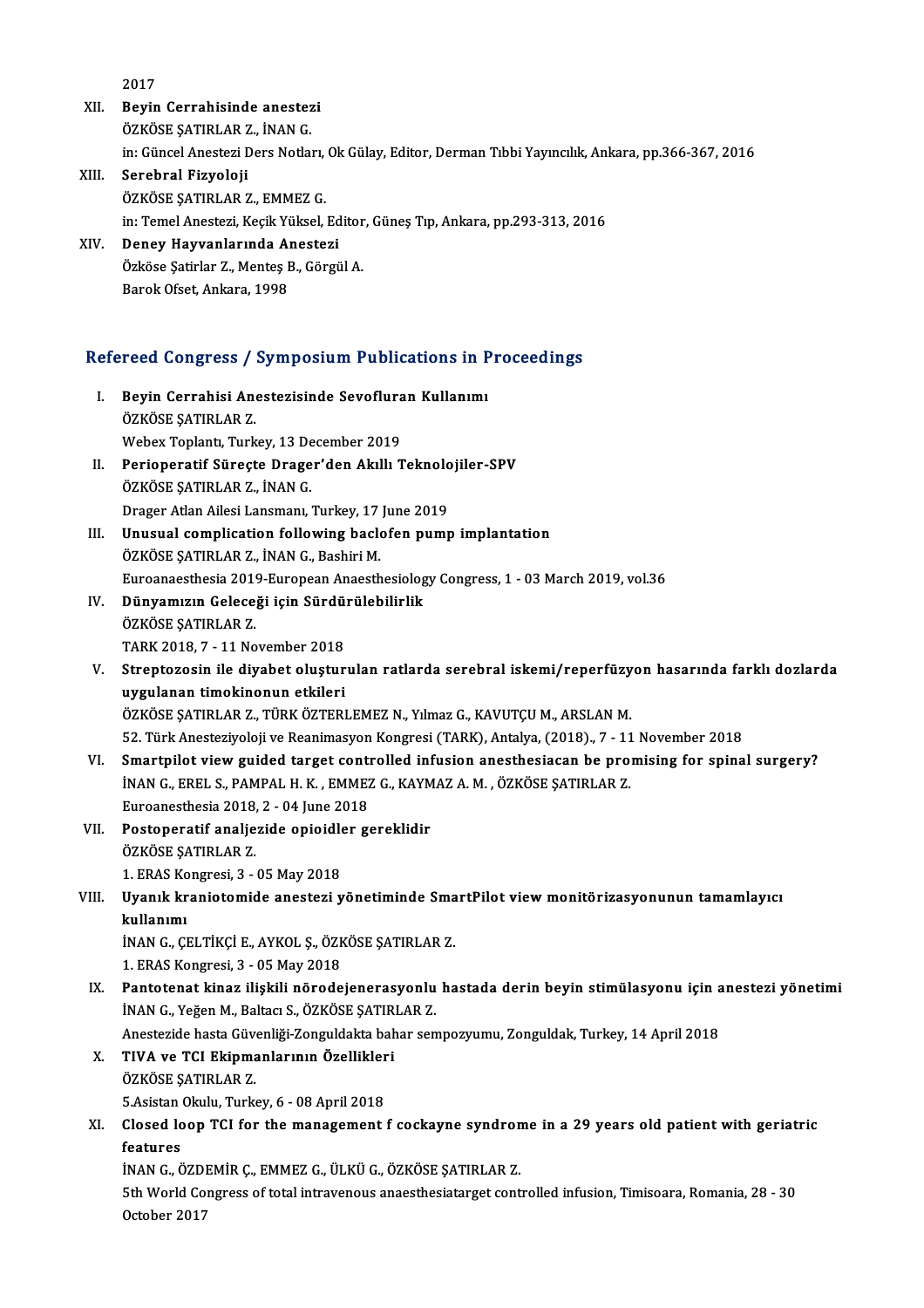| XII.   | Streptozosin ile diyabet oluşturulan ratlarda serebral iskemi-reperfüzyon hasarında                               |
|--------|-------------------------------------------------------------------------------------------------------------------|
|        | deksmedetomidin ve timokinonun etkileri                                                                           |
|        | ÖZKÖSE ŞATIRLAR Z., KÜÇÜK A., NEŞELİOĞLU S., Şimşek H., TÜRK ÖZTERLEMEZ N., TOSUN M., ARSLAN M.                   |
|        | 51. Türk Anesteziyoloji ve Reanimasyon Kongresi (TARK), Antalya, (2017)., Turkey, 26 - 30 October 2017            |
| XIII.  | Alt ekstremite önkoşullamalı ve önkoşullamasız yöntemlerle oluşturulan iskemi-reperfüzyon                         |
|        | hasarında sugammadeks kullanımının böbrek üzerine etkileri                                                        |
|        | Yeğen M., IŞIK GÖNÜL İ., ÜNAL Y., ARSLAN M., ÖZKÖSE ŞATIRLAR Z.                                                   |
|        | 51. Türk Anesteziyoloji ve Reanimasyon Kongresi (TARK), Antalya, (2017)., Turkey, 26 - 30 October 2017            |
| XIV.   | Pediatric Neuroanesthesia: Retrospective Analyses of 631 cases, a single institution experience                   |
|        | PAMPAL H. K., İNAN G., BÖRCEK A. Ö., ZİNNUROĞLU M., ÖZKÖSE ŞATIRLAR Z.                                            |
|        | XVI World Congress of Neurosurgery, İstanbul, Turkey, 20 - 25 August 2017                                         |
| XV.    | Robotic anesthesia: Dream or future?                                                                              |
|        | ÖZKÖSE ŞATIRLAR Z                                                                                                 |
|        | ARUD 4th Balkan States Anesthesia days, Sarajevo, Bosnia And Herzegovina, 17 - 20 May 2017, pp.54-55              |
| XVI.   | Anesthetic management for neurosurgery during intraoperative magnetic resonance imaging                           |
|        | İNAN G., EMMEZ G., BÖRCEK A. Ö., EMMEZ Ö. H., UÇAR M., ÖZKÖSE ŞATIRLAR Z.                                         |
|        | Arud 4thBalkan States Anesthesia Days, Sarajevo, Bosnia And Herzegovina, 17 May 2017                              |
| XVII.  | Dexamethasone should not be used routinely                                                                        |
|        | ÖZKÖSE ŞATIRLAR Z.                                                                                                |
|        | ARUD 2015, Balkan States Anesthesia Days II, Tiran, 15 - 18 May 2015                                              |
| XVIII. | Streptozotosin ile Diyabet Oluşturulan Ratlarda Sevofluran ve Desfluranın Karaciğer Üzerine Etkileri              |
|        | ŞIVGIN V., ÖZKÖSE ŞATIRLAR Z., Bilge M., AKYOL G., ARSLAN M., KAVUTÇU M.                                          |
|        | 47. Türk Anesteziyoloji ve Reanimasyon Kongresi (TARK), Antalya, (2013)., Turkey, 20 - 24 November 2013           |
| XIX.   | Streptozosin ile Diyabet Oluşturulan Sıçanlarda Sevofluran ve Desfluranın Eritrosit Deformabilitesi               |
|        | Üzerine Etkilerinin Araştırılması                                                                                 |
|        | ÇOMU F. M., ŞIVGIN V., ÖZKÖSE ŞATIRLAR Z., ARSLAN M.                                                              |
|        | 47. Türk Anesteziyoloji ve Reanimasyon Kongresi (TARK), Antalya, (2013)., Turkey, 20 - 24 November 2013           |
| XX.    | Effectiveness of Intraoperative Neurophysiological Monitoring in Untethering of Filum Terminale                   |
|        | ZİNNUROĞLU M., KALE A., EMMEZ Ö. H., YAŞAR B., BÖRCEK A. Ö., BEYAZOVA M., ÖZKÖSE ŞATIRLAR Z., BAYKANER            |
|        | K.                                                                                                                |
|        | 22nd Congress of European Society for Pediatric Neurosurgery, Antalya, Turkey, 21 - 25 April 2010                 |
| XXI.   | Omurilik Tümörlerinin Cerrahisinde İntraoperatif Nörofizyolojik Monitörizasyon                                    |
|        | BEYAZOVA M., ÇEVİKER N., ZİNNUROĞLU M., KAYA K., KURT G., ÖZKÖSE ŞATIRLAR Z., EMMEZ Ö. H., DOĞULU F. H.,          |
|        | ORUÇOĞLU N., ERDEN Z.                                                                                             |
|        | 26. Ulusal Klinik Nörofizyoloji EEG - EMG Kongresi (2010), Turkey, 31 March - 04 April 2010                       |
| XXII.  | Desfluran ve sevofluranın rat karaciğeri üzerindeki etkilerinin yaş ve cinsiyet açısından<br>karşılaştırılması    |
|        | ARSLAN M., ÖZKÖSE ŞATIRLAR Z., AKYOL G., Barıt G.                                                                 |
|        | Türk Anesteziyoloji ve Reanimasyon Derneği Kongresi., Turkey, 26 - 30 October 2006                                |
| XXIII. | Sevofluran ve desfluranın genç ve yaşlı rat karaciğer dokusunda oksidan/antioksidan duruma etkisi                 |
|        | ARSLAN M., IŞIK B., ÜNAL Y., Nurlu N., ÖZKÖSE ŞATIRLAR Z., ÇOMU F. M., GÜNEŞ I., DEMİREL C. B., ÇEKMEN N.,        |
|        | KAVUTÇU M., et al.                                                                                                |
|        | Türk Anesteziyoloji ve Reanimasyon Derneği Kongresi., Turkey, 26 - 30 October 2006                                |
| XXIV.  | Genel anestezi sırasında gelişen serebral hava embolisinin bispektral indeks (BIS) monitörizasyonu                |
|        | ile saptanması                                                                                                    |
|        | DEMİREL C. B., ÖZKÖSE ŞATIRLAR Z., IŞIK B., ARSLAN M., Köksal F., Açıksöz S.                                      |
|        | XI. Kış Sempozyumu Yeni İlaçlar-Yeni Uygulamalar "Kanıta Dayalı Tartışma", Uludağ, 24-27 Şubat 2005, Turkey, 24 - |
|        | 27 February 2005                                                                                                  |
| XXV.   | Supin Pozisyonda Supratentoriyal Kitle Nedeni ile Opere Edilen Olguda Gelişen Venöz Hava Embolisi                 |
|        | PAMPAL H. K., ÖZKÖSE ŞATIRLAR Z., KURT G., KAYMAZ A. M.                                                           |
|        | Turkish Neurosurgery-17. Bilimsel Kongresi, Turkey, 20 - 24 May 2003                                              |
|        |                                                                                                                   |